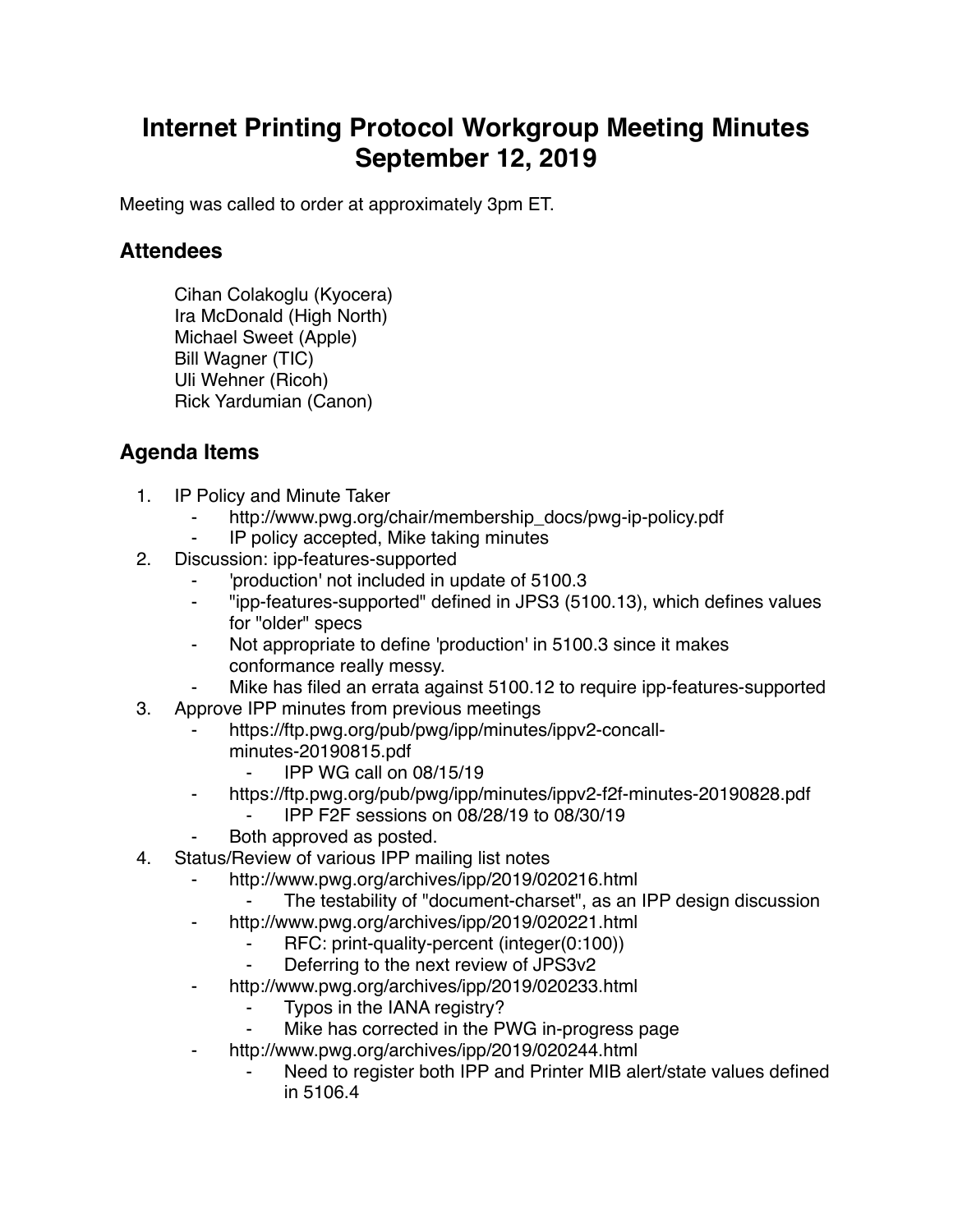- Action: Mike and Ira to register PWG 5106.4 values with IANA
- 5. Status of AMSC and ISO liaisons w/ PWG (Paul)
	- https://ftp.pwg.org/pub/pwg/general/sc/pwg-sc-call-minutes-20190701.htm
	- ⁃ https://ftp.pwg.org/pub/pwg/general/sc/pwg-sc-call-minutes-20190729.htm
	- ⁃ https://ftp.pwg.org/pub/pwg/general/sc/pwg-sc-call-minutes-20190812.htm
	- ⁃ https://ftp.pwg.org/pub/pwg/ipp/minutes/ippv2-f2f-minutes-20190828.pdf
	- See PWG Steering Committee minutes from 07/01/19, 07/29/19, 08/12/19
	- See PWG F2F IPP minutes from 28-30 August 2019
- 6. Status of PWG and IPP WG Formal Approvals and Last Calls (All)
	- ⁃ IPP System Service (Ira/Mike)
		- ⁃ https://ftp.pwg.org/pub/pwg/ipp/wd/wd-ippsystem10-20190815.pdf
		- ⁃ Stable draft for a Candidate Standard
		- PWG Last Call ends 13 September 2019
		- ⁃ 8 of 8 responses received for quorum, some comments didn't make it to the IPP mailing list
		- ⁃ 53 comments so far
			- Schedule PWG Formal Vote in Q3/Q4
- 7. Quick Review of IPP Production Printing Ext v2.0 (Mike)
	- https://ftp.pwg.org/pub/pwg/ipp/wd/wd-ippppx20-20190909-rev.pdf
		- ⁃ Interim draft (was Prototype) for a Candidate Standard
		- ⁃ Need to add an "ipp-features-supported" value of 'production'
		- ⁃ Need to finalize "imposition-template" disposition, then back to Prototype
		- PWG F2F review on 28-29 August 2019 completed
		- ⁃ Schedule Prototype draft in Q3/Q4 2019
		- ⁃ Section 2.4:
			- Update Error Sheet: One or more Media Sheets ...
		- Section 4.3:
			- ⁃ Add "are" on line 412
			- Lines 421-423: Use "Media Sheets" instead of "pages"
			- Line 425: "Media Sheets" instead of "sheets"
			- ⁃ Table 2 update title to "Cover, Insert, and Separator Sheet Attributes"
		- Sections 5.1.1 and 5.1.2:
			- Merge to a single "cover-back (collection) and cover-front (collection)"
		- Section 5.1.4 (imposition-template)
			- ⁃ RECOMMENDED (not every production printer can do imposition)
			- Add Ira's Signature definition to section 2.4
			- Deprecate 'signature' (ambiguous) (an implementation-defined Signature; DEPRECATED)
			- What does JDF do? See if we can align
			- ⁃ Add 'booklet' keyword for 2-up booklets using half-fold and saddle stitch
			- ⁃ Action: Ira and Rick to post JDF signature keywords to the IPP mailing list
		- Global: Update member attribute tables remove REQUIRED from title, add conformance column with REQUIRED for each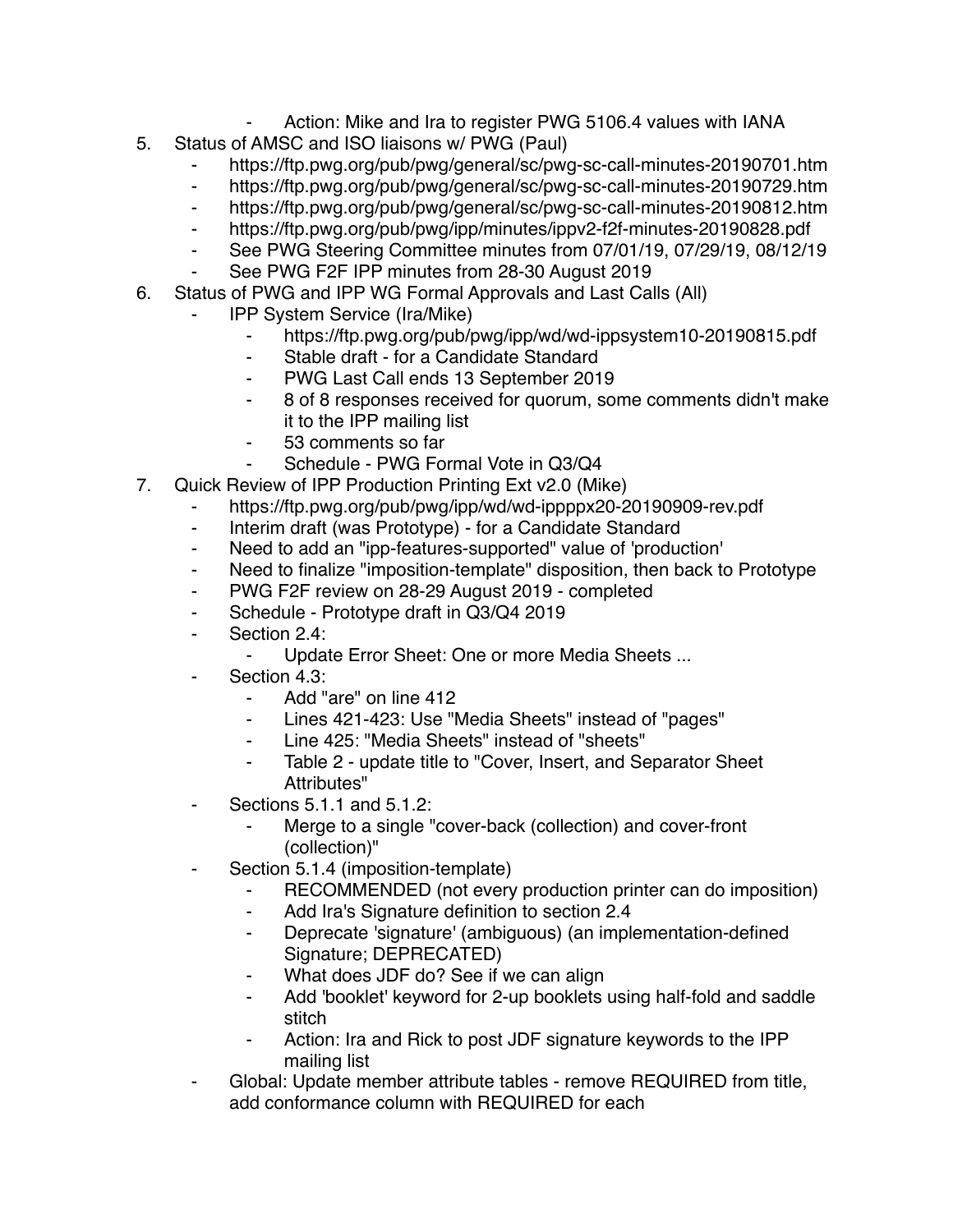- ⁃ Section 5.1.7.2:
	- ⁃ Capitalize Error Sheet
- Section 5.1.13.\*:
	- **Capitalize Separator Sheets**
- ⁃ Global: Check for lowercase cover, error, and separator sheets
- **Section 5.2.17:** 
	- ⁃ REQUIRED
- Section 5.2.x:
	- Missing "imposition-template-default" and "imposition-templatesupported" definitions (CONDITIONALLY REQUIRED)
- Section 12.1:
	- Add list of RECOMMENDED attributes (imposition-template, forcefront-side, etc.)
- Next status will be prototype
- ⁃ Q: How to prototype with ippserver?
	- A: Attributes defined with ippserver printer, changes to ipptransform to handle sheets
- 8. Quick Review of IPP Enterprise Printing Extensions v2.0 (EPX) (Smith)
	- https://ftp.pwg.org/pub/pwg/ipp/wd/wd-ippepx20-20190903-rev.pdf
		- ⁃ Interim draft PWG F2F review in April 2019
		- ⁃ Need to add an "ipp-features-supported" value of 'enterprise'
			- Q: Shouldn't we define separate feature keywords?
				- A: Yes, makes sense for each of the core features
				- Also defining 'enterprise' might be confusing.
		- ⁃ Deferring document review to next concall
		- ⁃ IPP WG review on 18 July 2019
		- Schedule Prototype draft in Q3/Q4 2019
- 9. Status of various IPP documents (All)
	- **IPP Everywhere 1.1 (Mike)** 
		- ⁃ https://ftp.pwg.org/pub/pwg/ipp/wd/wd-ippeve11-20190827-rev.pdf
		- ⁃ Stable draft for a Candidate Standard
		- ⁃ PWG F2F review on 28 August 2019
		- ⁃ Defer IPP WG Last Call until IPP Everywhere Self-Cert v1.1 is ready
			- Schedule Stable working drafts/beta tools in Q3/Q4 2019
		- ⁃ IPP Everywhere Self-Certification Manual v1.1 (Mike)
			- ⁃ https://ftp.pwg.org/pub/pwg/ipp/wd/wd-ippeveselfcert11-20190827 rev.pdf
			- Prototype draft for a Candidate Standard
			- ⁃ PWG F2F discussion on 28 August 2019
			- ⁃ Update and start IPP WG Last Call together w/ IPP Everywhere v1.1
			- Schedule Stable working drafts/beta tools in Q3 2019
	- ⁃ IPP Job and Printer Extensions Set 3 v2.0 (Smith)
		- ⁃ https://ftp.pwg.org/pub/pwg/ipp/wd/wdippjobprinterext3v11-20190724-rev.pdf
		- Interim draft for a Candidate Standard